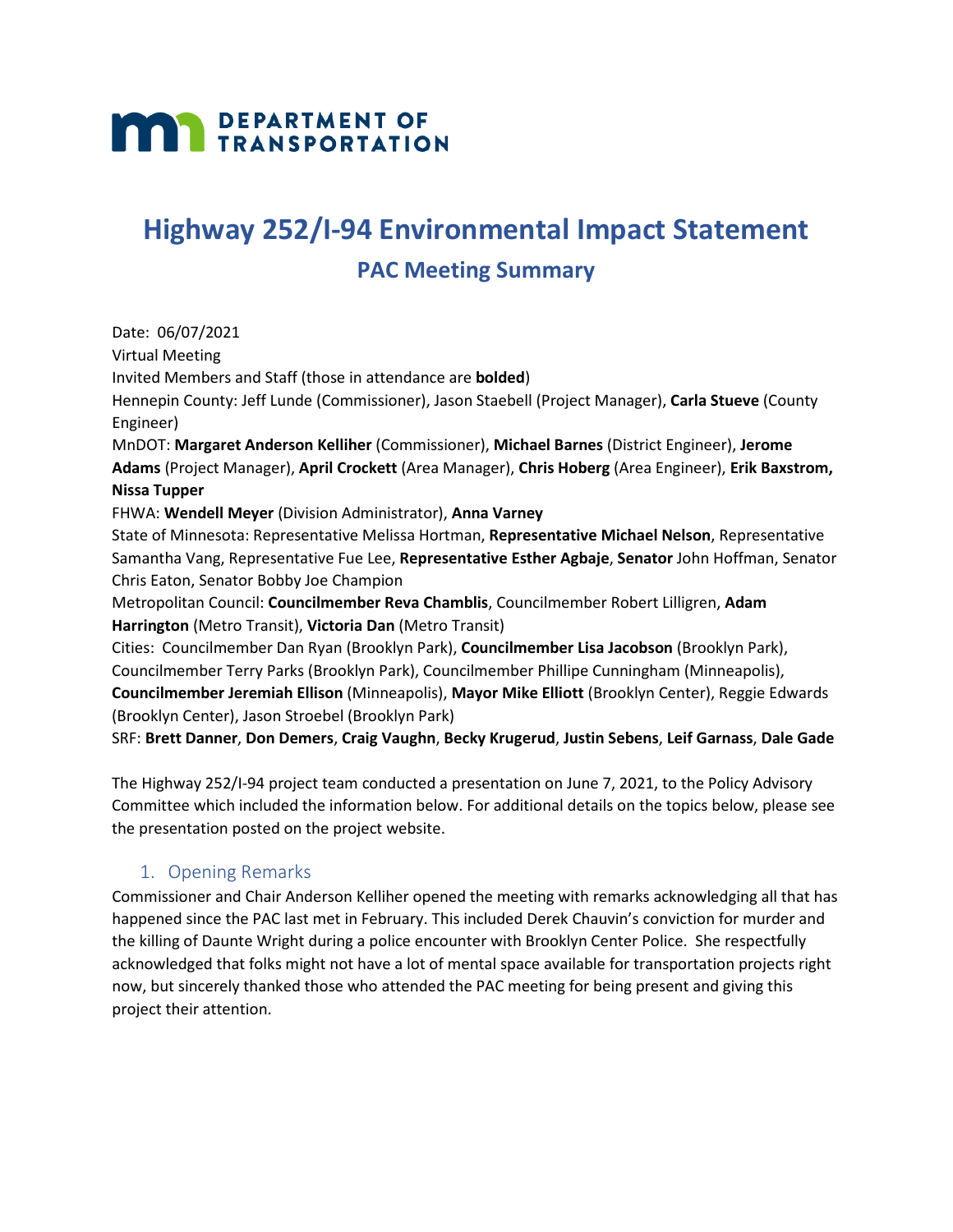Mayor Elliot gave his opening remarks centered around the recent events in Brooklyn Center and discussed in general the negative impacts highways have on local communities. He indicated that he is here to fight for Brooklyn Center and discussed allowing individuals who have been traumatized by highway projects to lead and that it may feel different than we are used to doing.

Met Council Chair Zelle thanked the mayor for his words. He offered the idea that we can only proceed at the pace of trust.

Roll call was taken.

### 2. Enhanced Engagement

Nissa Tupper (MnDOT) gave a presentation and update on the Equity and Health Assessment process that is underway as part of the project.

Hally Turner, supported by Abdullahi Abdulle, (both MnDOT) gave a presentation on Equity in Transportation from the department's perspective. The key takeaway is MnDOT is defining transportation equity and developing metrics. Everyone has a role in advancing transportation equity.

### 3. PAC Reflection

Mayor Elliot – Agreed with comment from councilmember Chamblis. Made the comment that people of color are not presenting project material on the topic of equity. Indicated that local leaders within Brooklyn Center have shown that people of color can lead. Mayor indicated that the only time he talks about the project is at the PAC meeting.

Councilmember Chamblis – Thanked the group for including diversity and equity at the beginning of the project. Suggested that the project use the disaggregated data when looking at the racial makeup of the corridor. Encouraged Brooklyn Park and North Minneapolis to speak up and participate in the process.

Councilmember Jacobson – Project has taken different paths throughout the process. She is also excited to see the topic of race and equity being included in the project. Asked - how we look at racial equity within transportation in a way that improves communities all the way around?

### 4. Racial Equity in Transportation

Conversation with C Terrence Anderson (University of Minnesota Center for Urban & Regional Affairs) and Brett Grant (Voices for Racial Justice)

#### a. Question 1

- i. Why is it important that equity be an early consideration in the planning of infrastructure projects like Trunk Highway 252/I-94?
- ii. How can policymakers help make a difference?

C Terrence Anderson – Need to focus on the process and not on the end goal. Questioned how to discuss living in a racially equitable society when no one has lived in a racially equitable society in the US/Minnesota/Twin Cities. To get racially equitable outcomes, we must know what inequity we are trying to address. What needs to be addressed? Then what are the solutions that address that problem?

Brett Grant – Used racial equity impact assessments to analyze a project in St. Paul. Indicated that MN is ranked 10th in the country for wealth, jobs, etc.; however, when looked at through a racial lens, the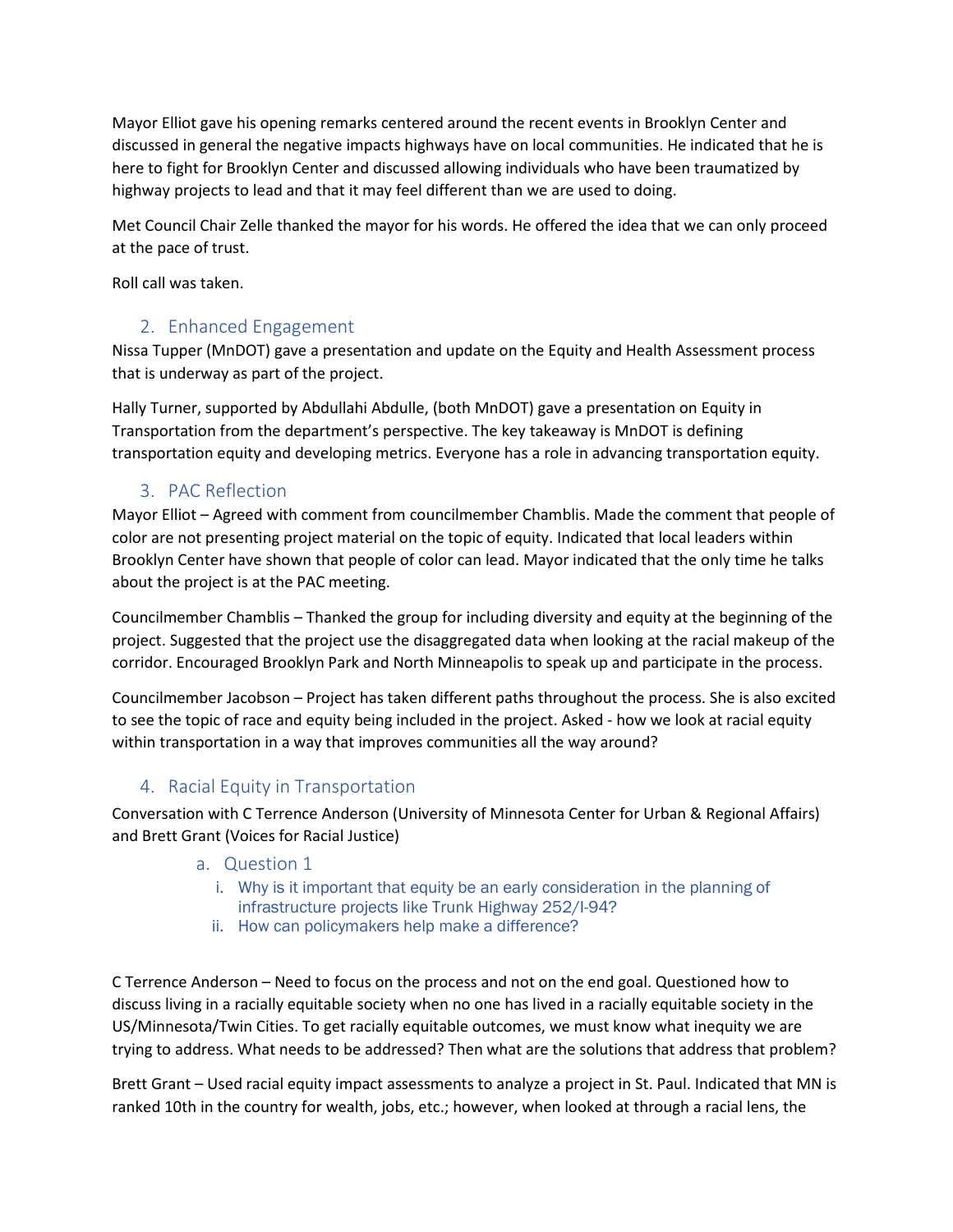state falls to 45th. Communities do not feel the tangible solutions of racial equity. Looking to include a racial equity note at the project bonding commission.

- 5. Question 2
	- a. We are currently in the Environmental Impact statement process which will evaluate how some of the benefits and burdens of the project are shared. What is the significance of equity in both the process and the outcomes of a complex project such as this?

Brett Grant – Shared an example of a student project that looked at cumulative impacts of projects. Indicated that the EIS is different than the impacts regarding a racial equity impact assessment. Need to disaggregate the data when looking at racial equity and impacts. Need to understand how measures that come out of the communities can be used even when they do not fit into best practices.

C Terrence Anderson – When hurt on a personal level, the person hurt decides what healing looks like. Need to understand that a community must decide what healing looks like. Need to understand that the people who harmed, are the ones who own the process. Need to allow the community to take over that power so they feel they have gained the trust. Need to think about a process that gives the people power over the process.

# 6. PAC Reflection on Q1 and Q2

Council Member Ellison – Thanked everyone and the presenters. Commented on and liked C Terrence Anderson's 0 to 100 analogy.

Rep Agbaje – Idea of naming the specific harm around equity is very important. Need to have the EHNA name the specific harm that has been done in the past. Asked how we as leaders are the best way to communicate with the public on identifying the specific harms.

Mayor Elliot – We have been talking about this topic for a long time. Feels this group has undermined this process. Need to acknowledge the path here. Appreciates the speakers. Need to underscore who owns the process is one thing he heard and how to make space for measures that do not fit into best practices.

# 7. Transit Feasibility Study

Metro Transits Adam Harrington provided an update on the status of the Transit Feasibility Study and noted that a more extended, special PAC meeting would be conducted in July to specifically look at the transit feasibility study in more detail and how Transit will be looked at in the decision-making process moving forward.

# 8. Project Updates

# a. Workforce Subcommittee

Jerome Adams (MnDOT) provided a brief update that the workforce sub-committee and its goals. The committee is currently on hold until the project is further along in the environmental process.